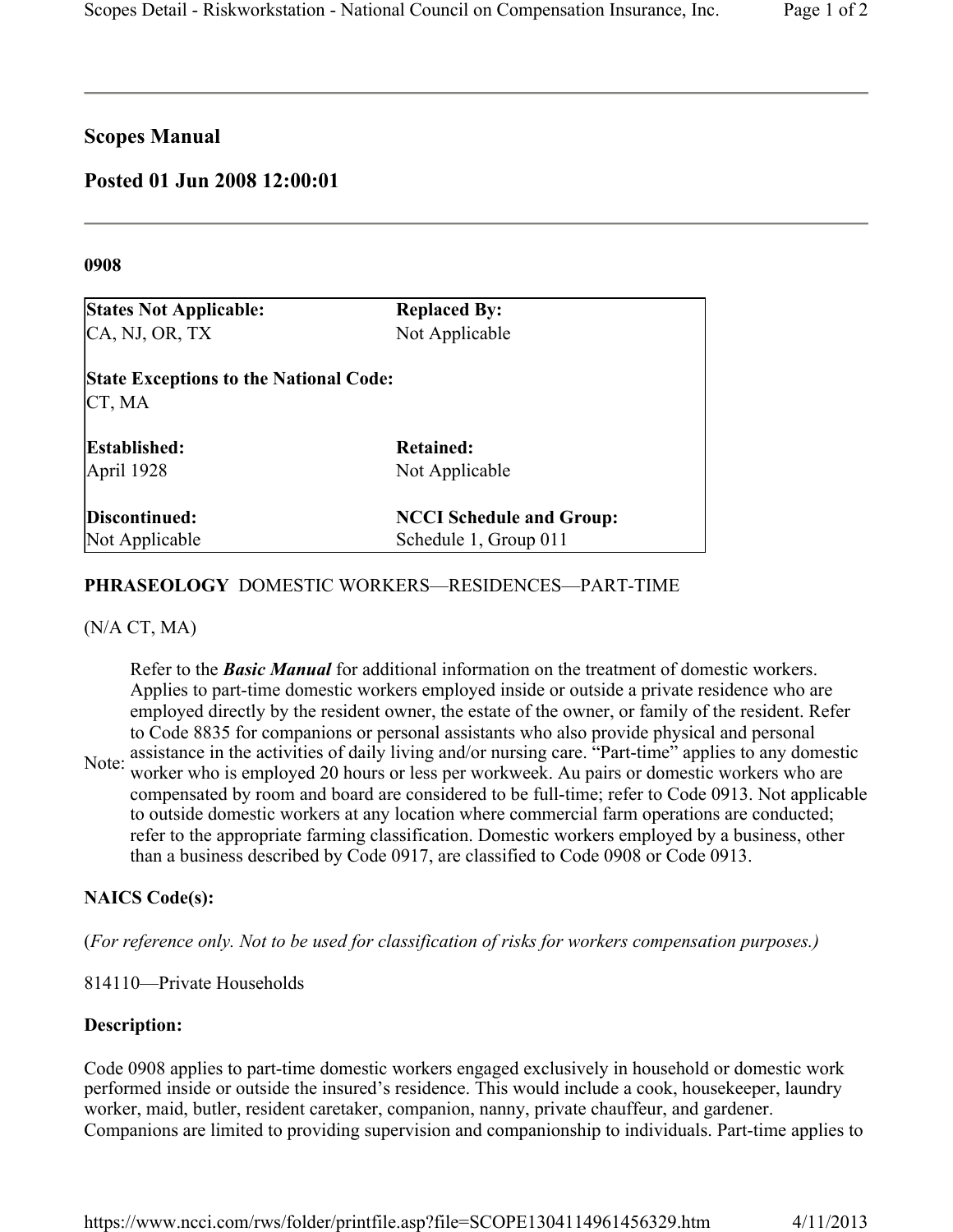any domestic worker who is employed 20 hours or less. Au pairs or domestic workers who are compensated by room and board are considered to be full-time.

Domestic workers are employed directly by the resident owner, the estate of the owner, or family of the resident. Domestic workers employed by a business, other than a business described by Code 0917, are also classified to Code 0908 or Code 0913.

In regard to maintenance, repair or construction activities, Code 0908 includes ordinary and/or minor repair or maintenance of the insured's premises or equipment when performed by part-time domestic workers. Building maintenance or repair by employees hired only for that purpose must be assigned to Code 9015—Buildings—NOC. Extraordinary repairs, alterations, new construction, erection, or demolition of structures must be assigned to construction or erection classifications.

### **Special Conditions:**

Refer to the *Basic Manual* for additional information on the treatment and premium computation of domestic workers.

# **Related Operations Not Classified to Code 0908:**

- Refer to Code 8835 for companions or personal assistants who also engage in providing physical assistance in the activities of daily living and/or nursing care.
- Code 0908 does not apply to outside domestic workers at any location where commercial farm operations are conducted; refer to the appropriate farming classification.
- © Copyright 1990–2008 National Council on Compensation Insurance, Inc. All Rights Reserved.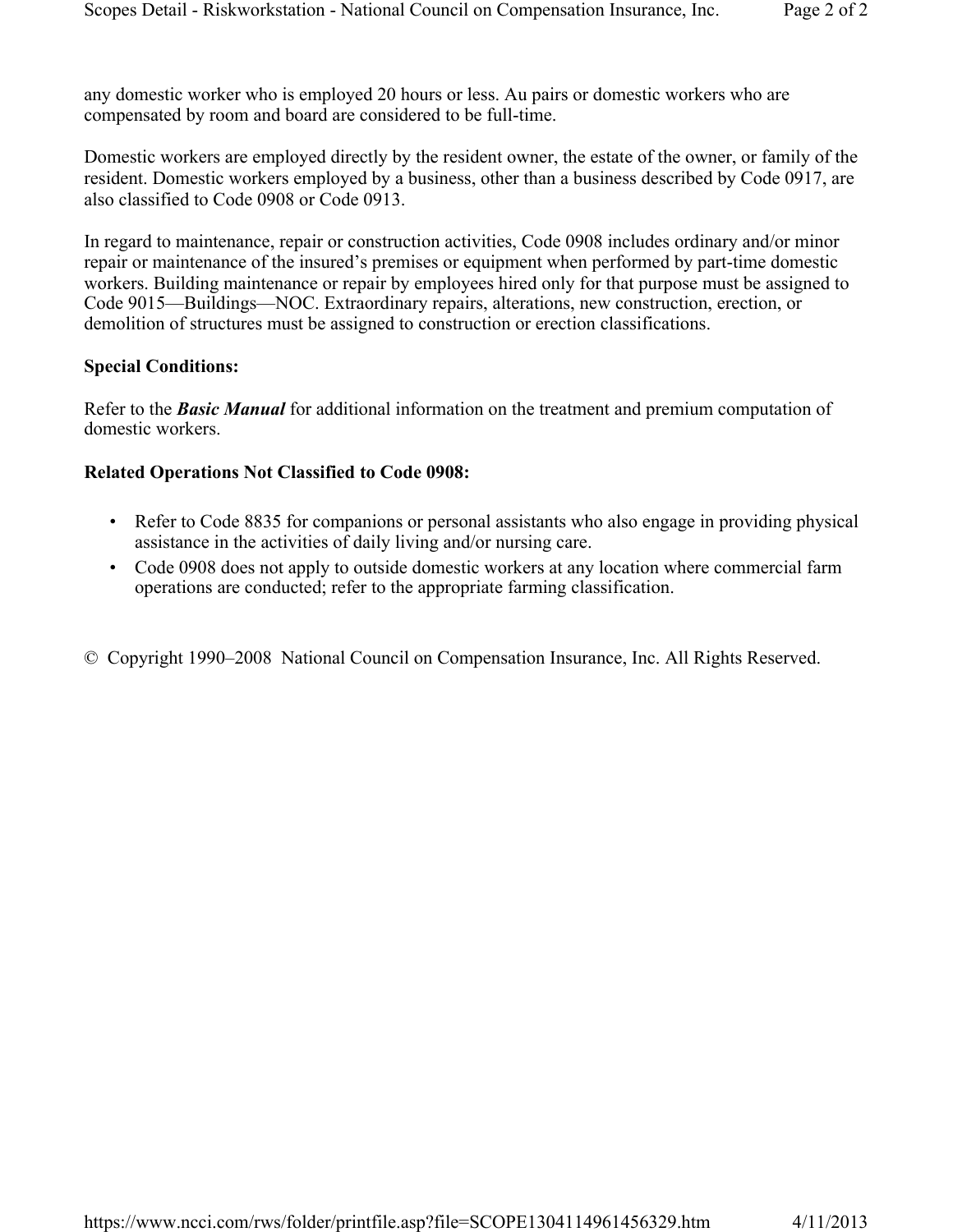# **Scopes Manual**

# **Posted 01 Oct 2009 12:00:01**

### **0913**

| <b>States Not Applicable:</b>                               | <b>Replaced By:</b>             |
|-------------------------------------------------------------|---------------------------------|
| CA, OR                                                      | Not Applicable                  |
| <b>State Exceptions to the National Code:</b><br>CT, MA, NJ |                                 |
| <b>Established:</b>                                         | Retained:                       |
| Date Unknown                                                | Not Applicable                  |
| Discontinued:                                               | <b>NCCI Schedule and Group:</b> |
| Not Applicable                                              | Schedule 1, Group 011           |

# **PHRASEOLOGY** DOMESTIC WORKERS—RESIDENCES—FULL-TIME

# (N/A CT, MA)

Refer to the *Basic Manual* for additional information on the treatment of domestic workers. Applies to full-time domestic workers employed inside or outside a private residence who are employed directly by the resident owner, the estate of the owner, or family of the resident. Refer to Code 8835 for companions or personal assistants who also provide physical and personal

Note: assistance in the activities of daily living and/or nursing care. "Full-time" applies to any domestic worker who is employed more than 20 hours per workweek. Au pairs or domestic workers who are compensated by room and board are considered to be full-time. Not applicable to outside domestic workers at any location where commercial farm operations are conducted; refer to the appropriate farming classification. Domestic workers employed by a business, other than a business described by Code 0917, are classified to Code 0908 or Code 0913.

# **NAICS Code(s):**

*(For reference only. Not to be used for classification of risks for workers compensation purposes.)*

814110—Private Households

# **Description:**

Code 0913 applies to full-time domestic workers engaged exclusively in household or domestic work performed inside or outside the insured's residence. This would include a cook, housekeeper, laundry worker, maid, butler, resident caretaker, companion, nanny, private chauffeur, and gardener. Companions are limited to providing supervision and companionship to individuals.